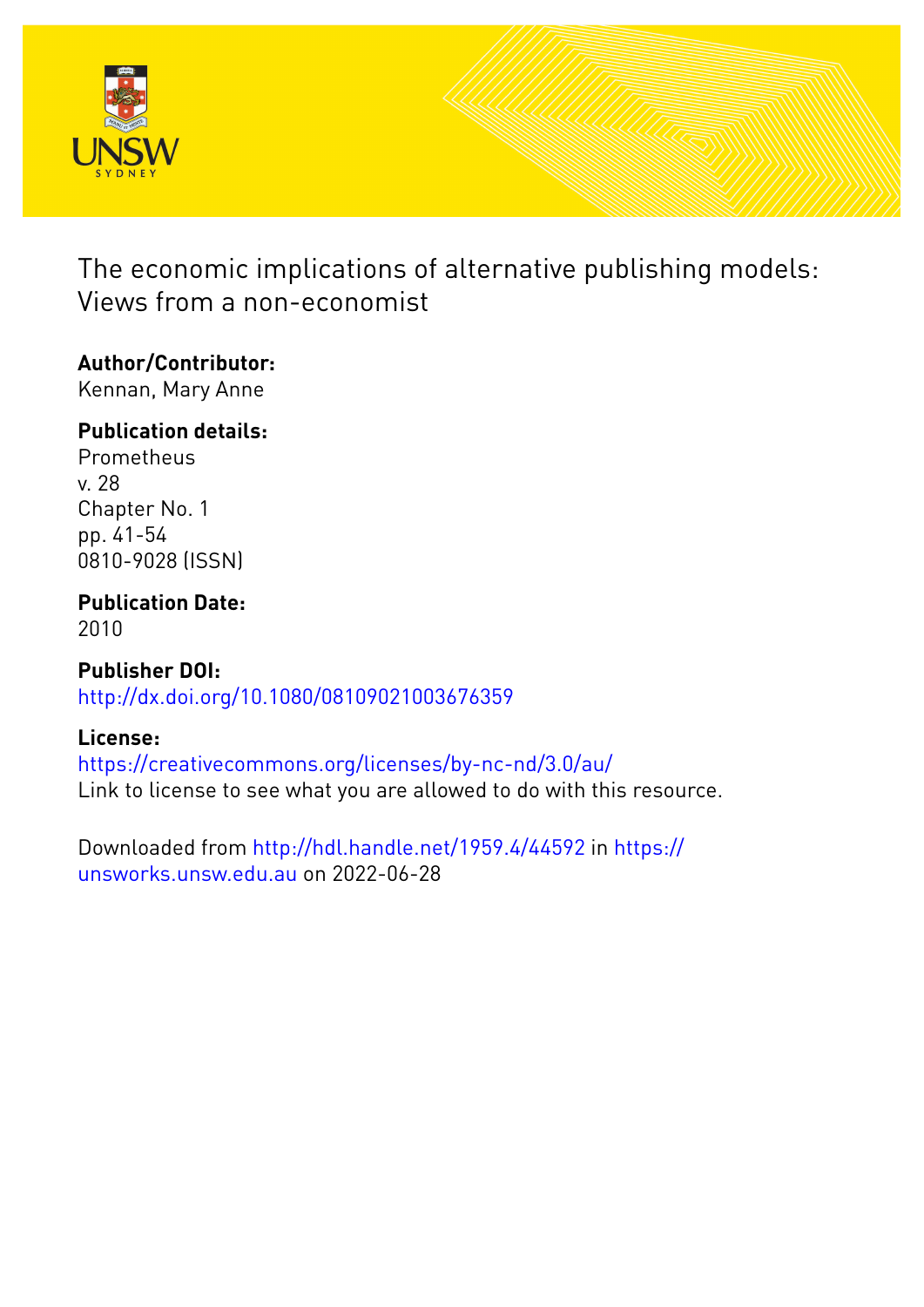This is a preprint of an article whose final and definitive form will be published in *Prometheus Vol. 28, No. 1 March* 2010. *Prometheus* is a Taylor & Francis journal and is available online at: http://www.informaworld.com/smpp/

### **THE ECONOMIC IMPLICATIONS OF ALTERNATIVE PUBLISHING MODELS: VIEWS FROM A NON‐**

\_\_\_\_\_\_\_\_\_\_\_\_\_\_\_\_\_\_\_\_\_\_\_\_\_\_\_\_\_\_\_\_\_\_\_\_\_\_\_\_\_\_\_\_\_\_\_\_\_\_\_\_\_\_\_\_\_\_\_\_\_\_\_\_\_\_\_\_\_\_\_\_\_\_\_\_\_\_\_\_\_\_

#### **ECONOMIST**

Mary Anne Kennan Senior Lecturer School of Information Studies Charles Sturt University Wagga Wagga NSW 2678 AUSTRALIA

Visiting Fellow School of Information Systems, Technology and Management The University of New South Wales SYDNEY AUSTRALIA 2052

In composing this short response to the paper in this issue by Houghton and Oppenheim (2010) based on their larger report to JISC (Houghton et al, 2009), I confess I am no economist, nor an expert in quantitative methods. Thus I cannot respond to their paper in either of these roles. Instead, I propose to respond both as an academic who conducts research, writes about it and tries to get it published, and as a researcher interested in scholarly communication, publishing and open access.

The Houghton and Oppenheim paper and the JISC report focus on three publishing models: subscription publishing; open access (OA) publishing (often called "gold OA"); and open access selfarchiving. The authors acknowledge that this latter model, does not constitute a publishing model in and of itself, so their analysis of self-archiving focuses on two publishing models in which selfarchiving is supplemented by peer review and the production mechanism of formal publishing (i) "green OA" self-archiving operating in parallel with subscription publishing; (ii) and the "overlay" or "deconstructed" journal model. Summaries of the approach, method and difficulties are provided; costs and benefits are quantified and compared; and conclusions arrived at. The analysis finds potential economic benefits for scholarly publishing in more open access, both Gold and Green.

Following this summary Houghton and Oppenheim then summarize the polarized responses to the report. Some scholarly publishers and their trade associations reacted negatively. Houghton and Oppenheim suggest that these responses be modeled and justified with data and analysis, to allow for open review and dialogue. While I would welcome reading the argument so supported, I also welcome comments and perceptions as contributions to the discussion. Like many other academics, and apparently some funders, I welcome the report … and any other reports which canvas the alternatives in one of the myriad of possible ways. Would we ever have innovation if we did not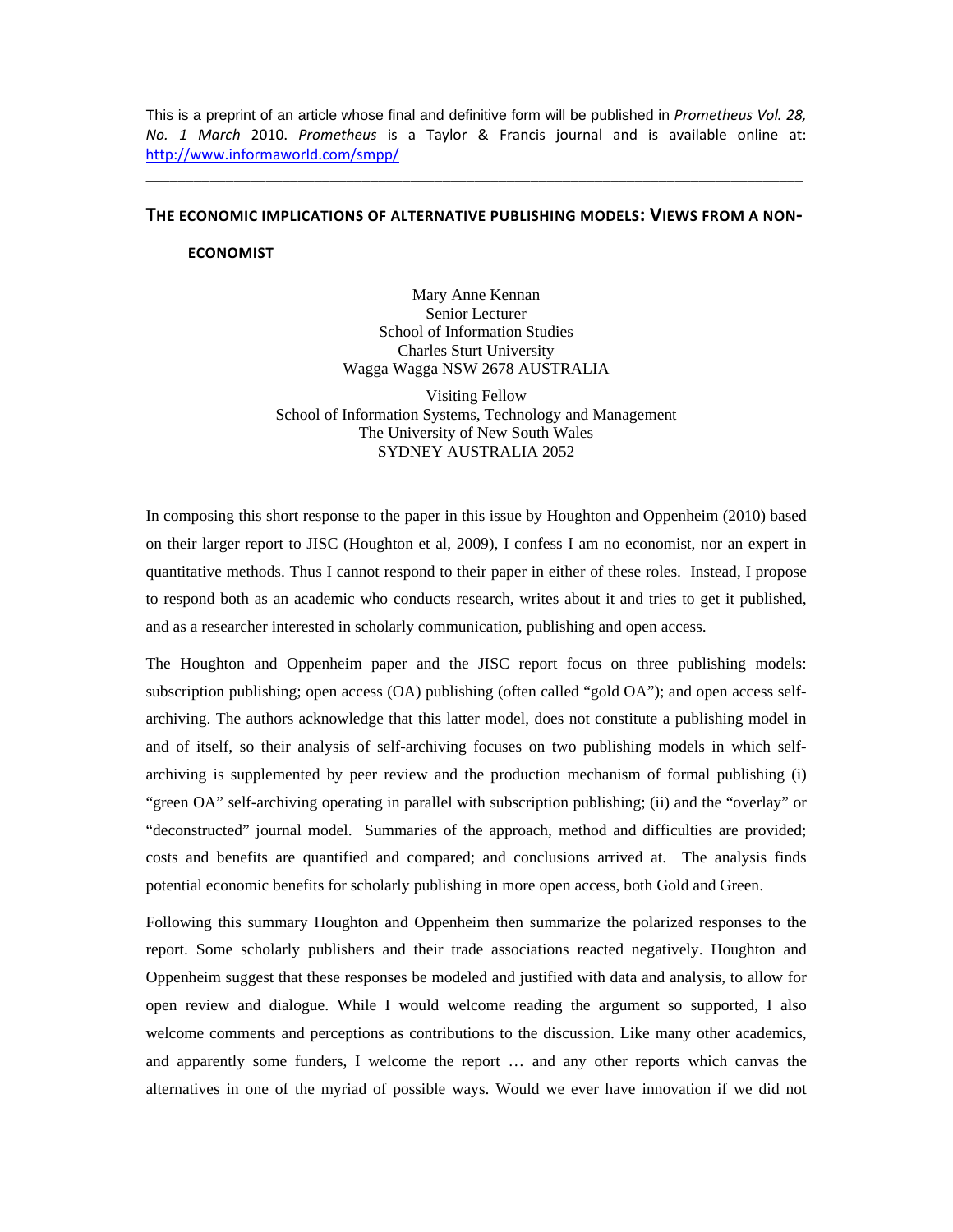canvas the alternatives, examining costs and benefits as well as discussing, speculating, creating and imagining?

Before I progress further with this essay, I must declare that at present I am a strong supporter of OA, and in particular green OA (it just seems so much more possible for me personally to achieve), so I write with that perspective. I support OA not just because in the process of studying the implementation of two open access institutional repositories while writing a thesis (Kennan, 2008) I became enrolled by its vision of free and unrestricted access to research "*uniting humanity in a common intellectual conversation and quest for knowledge"*(Budapest Open Access Initiative, 2002), but for many other reasons. For example, working in a small, not-well-funded university I am constantly having to beg, borrow and occasionally steal articles and books via time-consuming interlibrary loan and document delivery services or, often more speedily, directly from my betterfunded colleagues. I inwardly cheer whenever I find a paper I'm interested in has free full text, openly accessible. One of the charges made in response to the JISC report is that it under-estimates the levels of access of UK academics. Maybe so, but their report does not under-estimate my level of access.

A key question addressed by Houghton and Oppenheim in this paper is whether there are "new opportunities and new models for scholarly publishing that might better serve researchers and more effectively communicate and disseminate research findings". How could anyone familiar with the current system, not believe that the answer to this question must be a simple "yes". The study would not have been commissioned had not the process of scholarly publishing already faced many questions (Dodgson, 2009; Gibson, 2005; Whitworth & Friedman, 2009a, 2009b) and not already been undergoing change – had scholars around the world not been asking the question of themselves and their colleagues. As one of the academic participants my study said:

*There has been a technology shift that shows in some respects what we are doing with thousands and thousands of journals that begin here and end there and the whole system that is set up for this brick and mortar world. We wouldn't come up with anything like that if we invented academic publishing today* [Professor, Business].

Am I surprised that the JISC study concludes that OA is likely to have substantial net benefits? No!

Let's briefly move beyond cost and benefit and examine some of the socio-technical aspects. Developments in information and communication technologies (ICT), particularly the Internet and the World Wide Web (WWW) have created high expectations for improvements in scholarly communications (Kling, McKim, & Kin, 2003) and scholarly publication (Kling & Callahan, 2003). These technological advances afford OA. In the words of the Budapest Open Access Initiative, OA has arisen because "An old tradition and a new technology have converged to make possible an unprecedented public good" (Budapest Open Access Initiative, 2002). OA could not do its work without its colleagues, the Internet and the WWW, search engines such as Google and Google Scholar, OAI-PMH, repositories, open source communities and others.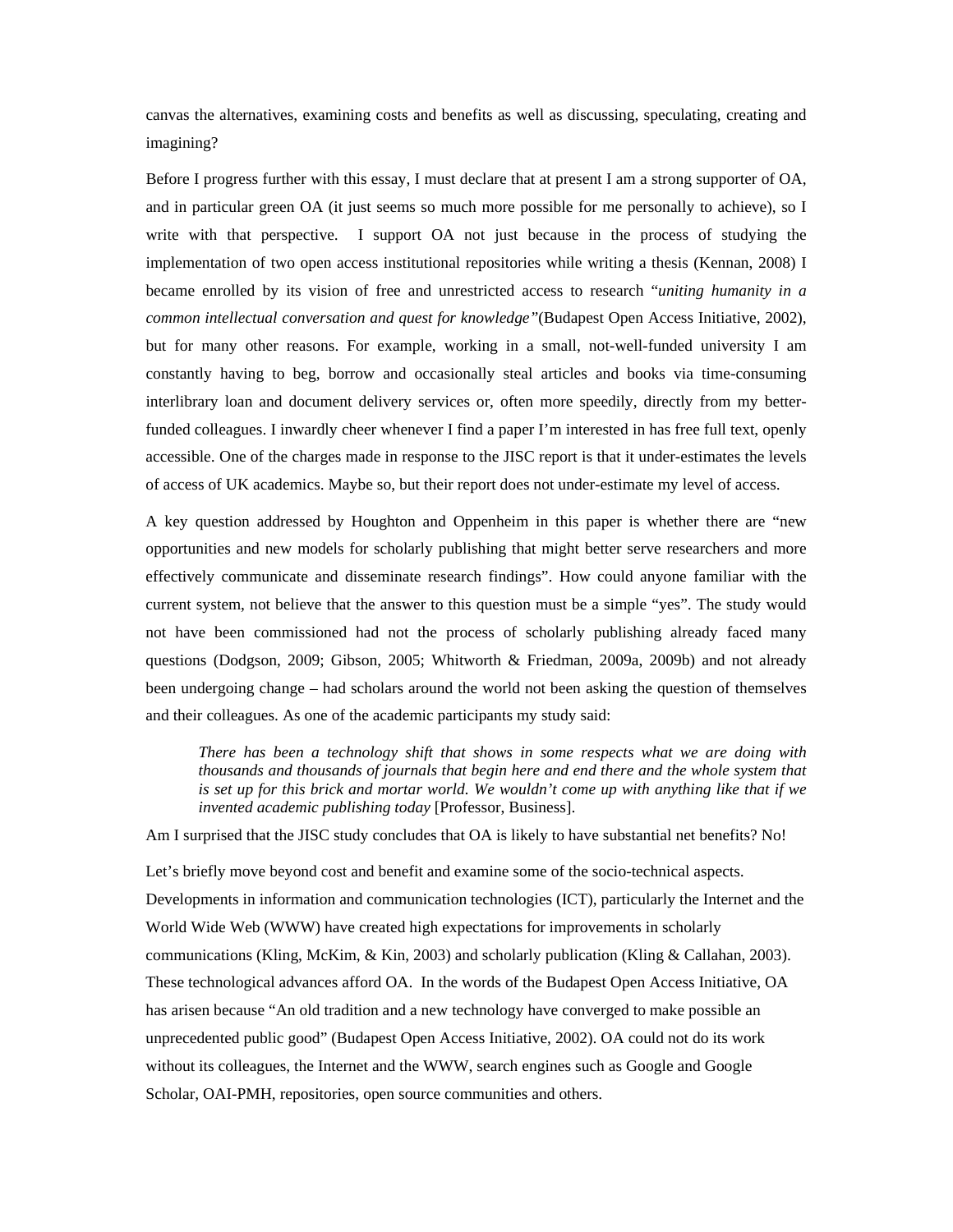From the early 1990s it was envisaged that electronic publication, enabled by ICT developments, would:

- Make materials available to readers 24 hours a day,
- Ensure that costs would be lower as there would be no need to print hardcopies and it is cheaper to store electronic materials than paper,
- Assist publication to be more timely as communications were improved,
- And, enable a wide variety of document formats and other media to be included.

It was also envisaged that these potential benefits would lead to participation in scholarly publishing to be more open and democratic and the outputs to be available to a wider audience. Perhaps only the first point in that list has been achieved, for those who themselves or via their employers have subscriptions to all the titles they need.

OA comes to scholarship as a vision that makes sense, is hard to argue against, it is congruent with the aims of science and scholarship. It is hard to argue that research, often funded out of the public purse, should not be a public good, and should not be equally accessible to rich and poor, now that it is possible to make it so. That it may also make economic sense is a bonus! In the words of some of the participants in my study:

*… OA. I think it's a thing that we should strive for [*Associate Professor Information Management]

*… I'm a strong supporter of OA publishing models …* [Researcher Social Science of Medicine

*… sounds like motherhood to me* [Senior Lecturer Science]

*… The reason we are in academia is to generate information to disseminate knowledge and to provide that information to as many colleagues and friends and interested people as possible. …You want to get it out to teachers, to policy makers and practitioners. So OA provides free access to it,* [Professor Education]

*… Well I mean the profession of scientists are all for OA. The more people can read it with the least barriers the more impact we think we have so we don't want anybody to be excluded from reading our work [*Professor Economics]*.* 

Given its visionary characteristics and its congruence with the aims of scholarship, why is OA not practiced by all researchers all the time? In my research I found many programs operating against OA. For example, we researchers, as authors, editors, peer-reviewers, and readers are familiar with traditional scholarly subscription-based publishing and so we adopt and enact a particular set of values congruent with subscription-based publishing rather than scholarship. Our connections, entanglements, relationships are with subscription-based publishing and unless we make a conscious decision and effort to explore the alternatives, such as this report does, the *status quo* is preserved without question, as a matter of course.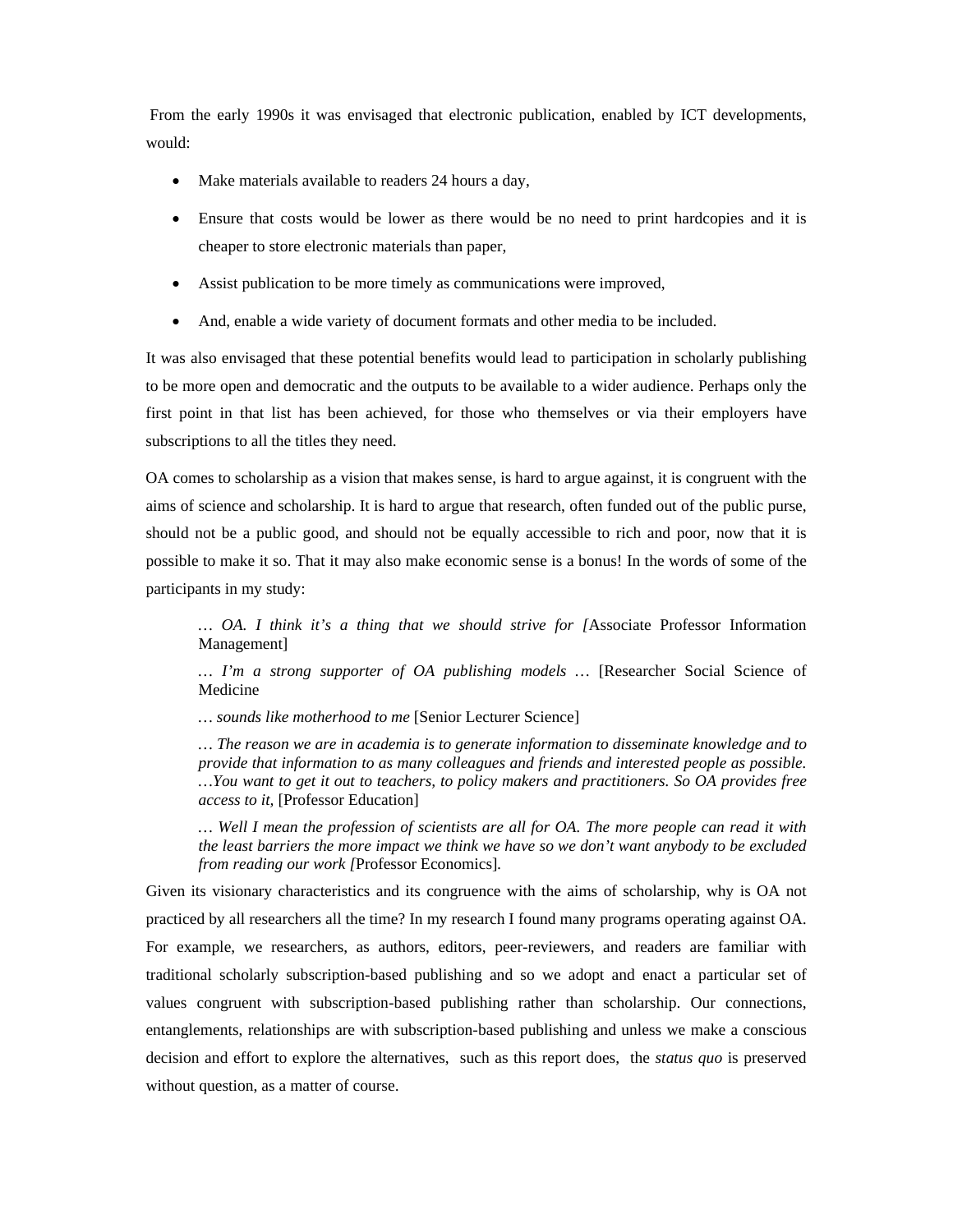How do we make changes such as those that Houghton and Oppenheim indicate have potential benefits for scholarship? Houghton and Oppenheim say that more OA would have substantial net benefits "in the longer term, and … net benefits may be lower during a transitional period" … how do we get to a space which might be the "longer term"? How do we counter the programs working against OA? Let's talk about an elephant in the green OA room – institutional mandates. The JISC report discusses mandates, largely as a process authors have to consider when making decisions about how to communicate and disseminate their results. It does not suggest mandates as a way of overcoming the barriers (Houghton et al. 2009: 232). I suggest they are. Of the two university OA repositories I studied, one had a mandate, and one did not. The institution with a mandate had more than 75% of its research output available OA in its repository. This institution has moved through the transitional period and is entering the "longer term". Statistics were much harder to come by at the other institution but knowledge of the number of academics and therefore the number of potential papers indicated the percentage of the university's research output in the non-mandated repository to be quite low.

What is a mandate and why are we so against them? An institutional mandate or policy promoting OA, signals the university's support for OA to the scholarly corpus. It flags the centrality of research and access to that research as a part of that university's mission. In terms of the university studied, their mandate combined aspects the OA vision and the University's vision into a single vision framed to inform a policy requiring staff to deposit their papers and other research outputs in the repository where this is legal.

The University I studied was the first institution in the world to institute an OA IR institution-wide mandate in 2003, active as of 2004. Indeed it is the first mention I can find of a mandate of any kind (Suber, 2007). Now many more OA IR institutional mandates exist (eprints.org, 2008). Where other institutions do not follow suit researchers take the issue into their own hands. This is illustrated where faculties at powerful institutions such as Harvard and Stanford have enacted their own faculty mandates rather than waiting for their institutions to act and where individuals chose to self-archive or publish Gold OA.

There is a growing network of mandates around the world. In Australia, for example, mandates and other policy actors for OA in IR are growing and predicted to grow further (Australian Department of Innovation Industry Science and Research, 2008; Carr, 2008) as they do worldwide (eprints.org, 2008). The Australian Research Council "strongly encourages" OA deposit in IRs and this encouragement works with the University mandate for some researchers who were initially resistant to their local mandate:

*I can see problems here because the ARC also now wants us to give access to papers published from grants funded by them so I guess that I will have to change my attitude*! [Professor Mathematics].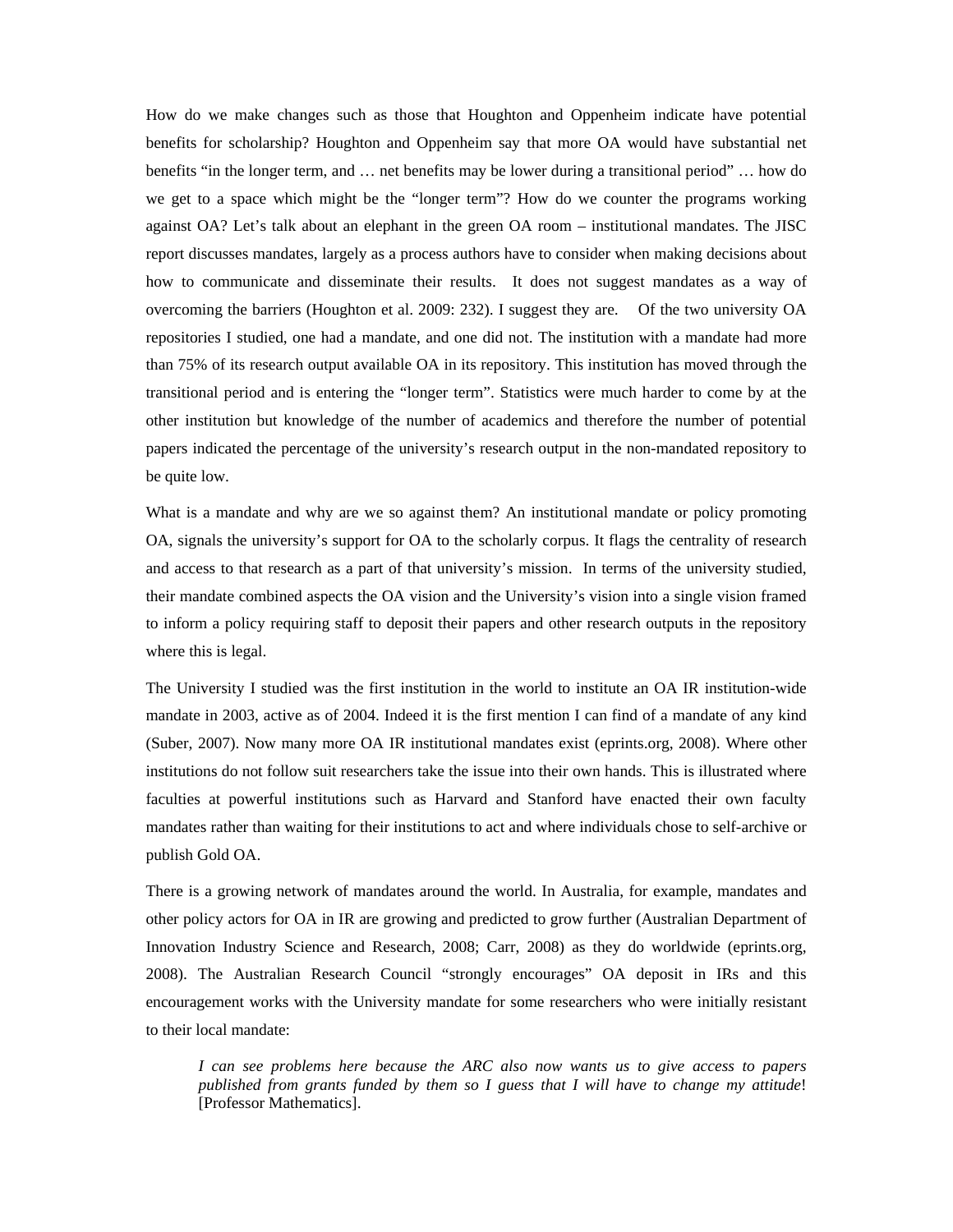Any of us who work within a university will know the myriad of policies, rules and regulations under which we toil, largely without argument, maybe a few minor grumbles. And here is one that will benefit our own work in terms of making it more accessible to potential readers, reviewers, citers and will benefit our university by enabling it to manage and showcase its own research output. Why would one additional policy requiring us to make our work open access, when it is seen to work in at least one case, generate so much discussion and antipathy? I do not know the answer, perhaps it is those unexamined entanglements with subscription publishing clouding our view?

In the end, the new models of scholarly publishing we end up supporting may not be any of those studied by Houghton and Oppenheim. However, work like theirs, examining the costs and benefits, potentials and opportunities is essential, for to go on with a system, scholarly publishing or any other, without regularly investigating and analyzing the alternatives, is neither common-sense, nor scholarly.

#### **REFERENCES**

- Australian Department of Innovation Industry Science and Research. (2008). Review of the National Innovation System Retrieved 14 September 2008, from http://www.innovation.gov.au/innovationreview/Pages/home.aspx
- Budapest Open Access Initiative. (2002). Budapest Open Access Initiative. Retrieved 7 April, 2006, from http://www.soros.org/openaccess/
- Carr, K. I. M. (2008). Review of the National Innovation System Report Venurous Australia (Speech). Retrieved 16 September, 2008, from http://minister.industry.gov.au/Carr/Pages/REVIEWOFTHENATIONALINNOVATIONSYS TEMREPORT-VENTUROUSAUSTRALIA.aspx
- Dodgson, M. (2009, 9 December). Acrobatics in the citation circus *The Australian,* http://www.theaustralian.com.au/higher-education/acrobatics-in-the-citation-circus/storye6frgcjx-1225808384468.
- eprints.org. (2008). ROARMAP (Registry of Open Access Repository Material Archiving Policies) Retrieved 24 September 2008, from http://www.eprints.org/openaccess/policysignup/
- Gibson, I. (2005). Overview of the House of Commons Science and Technology Select Committee inquiry into scientific publications. *Serials, 18*(1), 10-12.
- Houghton, J. & Oppenheim, C. (2010) The Economic Implications of Alternative Publishing Models. *Prometheus* 28 (1).
- Houghton, J., Rasmussen, B., Sheehan, P., Oppenheim, C., Morris, A., Creaser, C., Greenwood, H., Summers, M., & Gourlay, A. (2009). *Economic Implications of Alternative Scholarly Publishing Models: Exploring the costs and benefits*: Joint Information Systems Committee (JISC). Retrieved 27 January 2009 from http://www.jisc.ac.uk/publications/documents/economicpublishingmodelsfinalreport.aspx.
- Kennan, M. A. (2008). *Reassembling Scholarly Publishing: Open Access, Institutional Repositories and the Process Of Change.* PhD Thesis, The University of New South Wales, Sydney, Australia from http://unsworks.unsw.edu.au/vital/access/manager/Repository/unsworks:3488.
- Kling, R., & Callahan, E. (2003). Electronic journals, the Internet and scholarly communication. *Annual Review of Information Science and Technology (ARIST), 37*, 127-178.